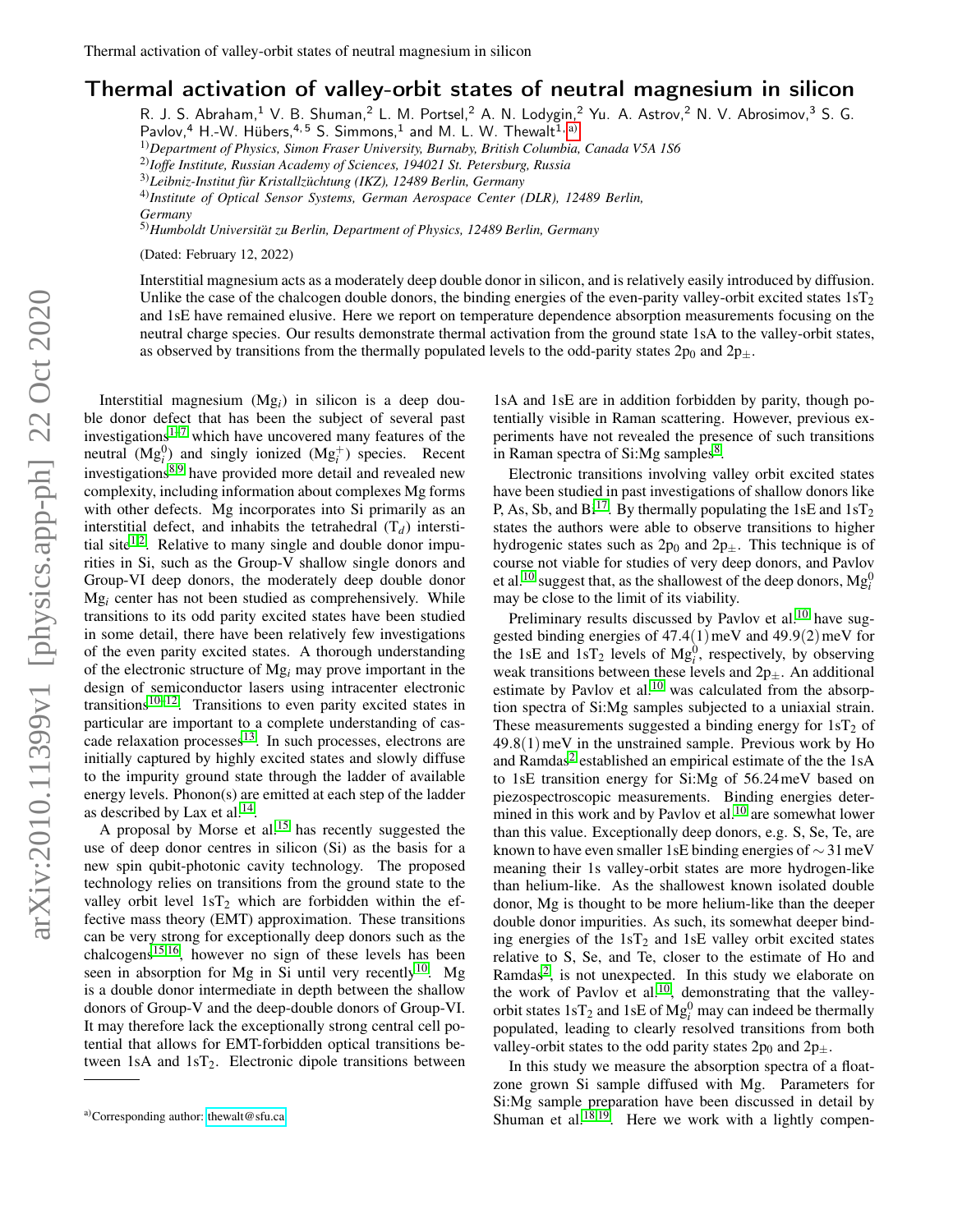sated Si sample with a boron concentration of approximately  $1 \times 10^{13}$  cm<sup>-3</sup>, corresponding to the <sup>nat</sup>Si low boron (LB) sam-ple studied in our previous work<sup>[8](#page-2-2)</sup>.

This sample was not selected for maximum  $Mg_i^0$  concen-tration, as was done in the preliminary<sup>[10](#page-2-5)</sup> study but rather for the highest ratio of the desired  $Mg_i^0$  absorption as compared to other absorption transitions in the 30 to 45meV region. Many weak transitions in this region are as-yet unidentified, and can obscure the relatively weak transitions of interest.

All absorption measurements were performed using a Bruker IFS 125HR Fourier transform infrared (FTIR) spectrometer. A coated Mylar beam-splitter was used, along with a 4.2 K silicon bolometer with an  $800 \text{ cm}^{-1}$  low-pass cold filter. Samples were mounted on a temperature-regulated stage inside a liquid helium cryostat with polypropylene windows.

In Fig. [1](#page-1-0) we see thermally-induced absorbance resulting from transitions between the valley-orbit excited states and the higher-lying odd parity states  $2p_0$  and  $2p_{\pm}$ . Some processing was necessary to remove an Si phonon feature corresponding to  $TO<sub>X</sub>$ -TA<sub>X</sub>. This was noted experimentally at 39.04 meV and predicted theoretically by Franta et al. at  $38.79 \,\text{meV}^{20}$  $38.79 \,\text{meV}^{20}$  $38.79 \,\text{meV}^{20}$ . Removal of this feature was accomplished by subtracting the appropriate absorbance spectra, which were taken using ultrahigh purity (UHP) undoped Si at each temperature seen in Fig. [1.](#page-1-0)

The integrated intensities of curve fits to the peaks in Fig. [1](#page-1-0) are displayed as a function of inverse temperature in the Arrhenius plots shown in Fig. [2,](#page-1-1) normalized at each temperature by the area of the  $2p_0$  transition. These Arrhenius curves correspond to the strongest pair of peaks seen in Fig. [1,](#page-1-0) namely transitions from  $1sT_2$  and  $1sE$  to  $2p_{\pm}$ . From the slopes of these we extract activation energies of 62.3meV and 65.2meV for the  $1sT_2$  and  $1sE$  transitions to  $2p_{\pm}$  respectively. We note that these are both slightly higher than the optical spacings, which place  $1sT_2$  and  $1sE 57.64$  meV and 60.30 meV respectively above the ground state 1sA. This small disagreement likely results from our inability to measure the sample temperature directly for temperature above 4.2K. The observed optical spacings indicate binding energies of  $47.20(1)$  meV and 49.86(1) meV for 1sE and  $1sT_2$  respectively, in excellent agreement with the preliminary results of Pavlov et al.<sup>[10](#page-2-5)</sup>.

We note that there were no signs of similar thermal activation of the valley-orbit excited states for the singly ionized species  $Mg_i^+$ . This was not unexpected, since the energy differences between 1sA and  $1sT_2/1sE$  for the singly ionized species is considerably larger than for  $Mg_i^0$ . Given the 256.49 meV binding energy of the  $Mg_i^+$  ground state<sup>[3](#page-2-15)</sup>, EMT calculations of valley orbit excited state binding en-ergies for double donors by Altarelli<sup>[21](#page-2-16)</sup> suggest spacings of  $101.49 \,\text{meV}$ (126.49meV) between 1sA and  $1sT_2$ (1sE) for  $Mg_i^+$ .

Expanding upon the results of Pavlov et al.<sup>[10](#page-2-5)</sup>, we have demonstrated clear evidence of thermal activation to the valley-orbit levels  $1sT_2$  and  $1sE$ , leading to transitions to both the  $2p_0$  and  $2p_{\pm}$  excited states of  $Mg_i^0$ . Within a small constant offset, the activation energies extracted from Arrhenius plots associated with the 1sT<sub>2</sub> and 1sE to  $2p_{\pm}$  transitions are noted to agree well with the observed optical spacings. No



<span id="page-1-0"></span>Figure 1. Here we show absorbance spectra of  $Mg_i^0$  over a range of temperatures. As temperature increases we see transitions from the thermally populated 1sE and 1sT<sub>2</sub> levels to  $2p_{\pm}$ , corresponding to the higher energy pair of peaks and to  $2p_0$ , corresponding to the lower energy pair. Spectra were collected at a resolution of  $0.5 \text{ cm}^{-1}$ (∼ 0.062meV).



<span id="page-1-1"></span>Figure 2. Here we show Arrhenius plots corresponding to transitions from valley-orbit states 1sE and  $1sT_2$  to  $2p_{\pm}$ . The areas of the 1sE and  $1sT_2$  absorbance features are normalized by the area of the  $2p_0$  absorbance at each temperature. The activation energies extracted from the slopes of these plots are 62.3meV and 65.2meV, corresponding to transitions from  $1sT_2$  and  $1sE$  respectively. A level diagram displaying these transitions is included as an inset. Indicated optical spacings relative to the ground state 1sA at 0meV are given as measured at 100K.